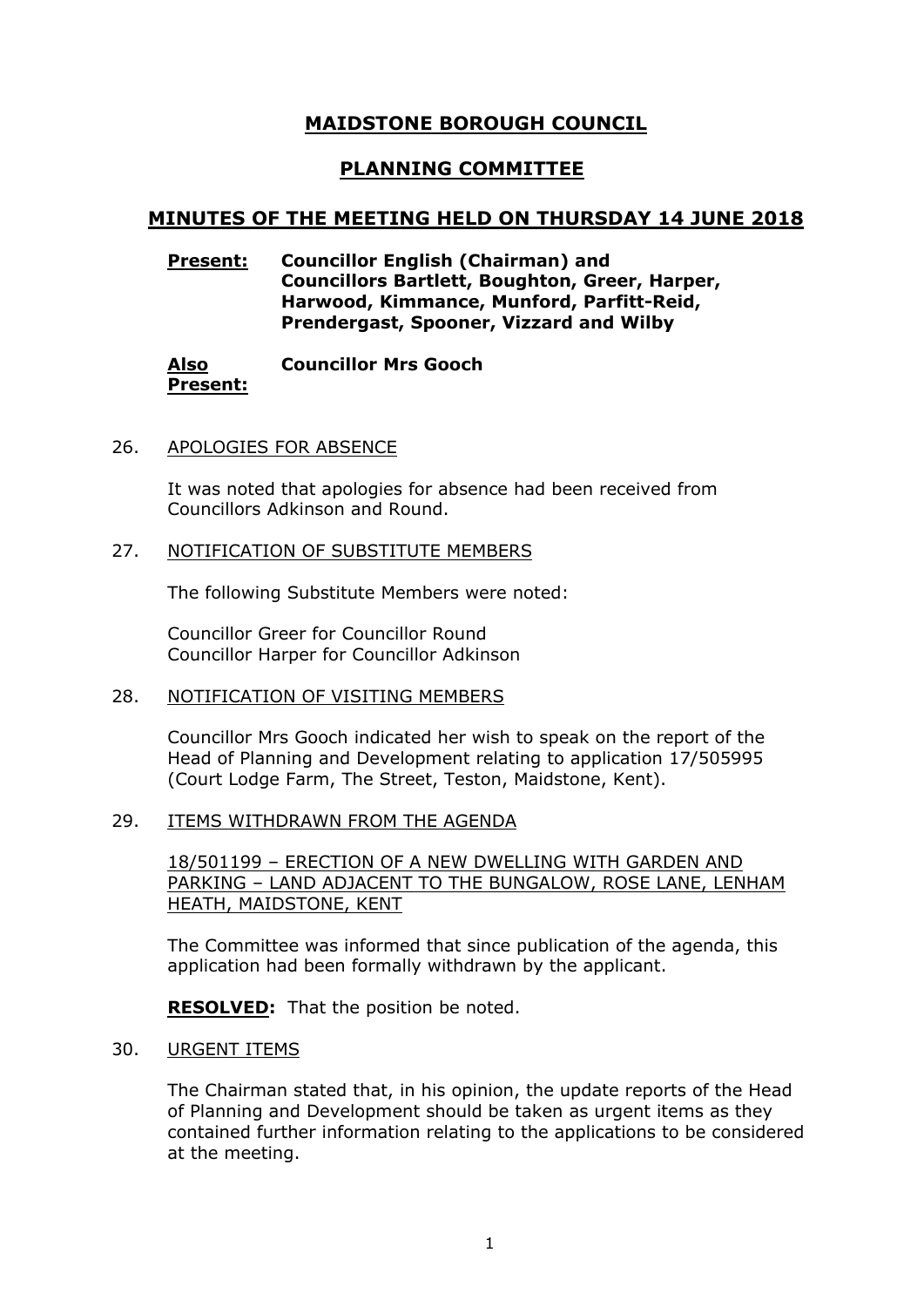## 31. DISCLOSURES BY MEMBERS AND OFFICERS

There were no disclosures by Members or Officers.

### 32. EXEMPT ITEMS

**RESOLVED:** That the items on the agenda be taken in public as proposed.

Note: Councillor Kimmance entered the meeting during consideration of this item (6.05 p.m.).

#### 33. MINUTES OF THE MEETING HELD ON 24 MAY 2018

**RESOLVED:** That the Minutes of the meeting held on 24 May 2018 be approved as a correct record and signed.

34. PRESENTATION OF PETITIONS

There were no petitions.

#### 35. DEFERRED ITEMS

17/506306 - APPROVAL OF RESERVED MATTERS APPLICATION FOR THE ERECTION OF 250 DWELLINGS (APPEARANCE, LANDSCAPING, LAYOUT AND SCALE BEING SOUGHT) AND DETAILS OF CONDITIONS 5, 7, 9, AND 10 RELATING TO PHASING, LANDSCAPING AND ECOLOGY, PURSUANT TO 14/502010/OUT (OUTLINE APPLICATION FOR THE ERECTION OF RESIDENTIAL DEVELOPMENT FOR UP TO 250 DWELLINGS WITH ACCESS AND GARAGING WITH ACCESS CONSIDERED AT THIS STAGE AND ALL OTHER MATTERS RESERVED FOR FUTURE CONSIDERATION) - HEN AND DUCKHURST FARM, MARDEN ROAD, STAPLEHURST, TONBRIDGE, KENT

See Minute 36 below

17/505995 – ERECTION OF A DETACHED FIVE BEDROOM DWELLING WITH ASSOCIATED PARKING - COURT LODGE FARM, THE STREET, TESTON, MAIDSTONE, KENT

See Minute 37 below

17/503291 - ERECTION OF 6 NO. LIGHTWEIGHT COMMERCIAL/INDUSTRIAL UNITS - THE PACKHOUSE, QUEEN STREET, PADDOCK WOOD, TONBRIDGE, KENT

17/503237 - OUTLINE APPLICATION (SOME MATTERS RESERVED) FOR DEMOLITION OF EXISTING BUILDINGS, AND CESSATION OF COMMERCIAL USE ON SITE; ERECTION OF RESIDENTIAL DEVELOPMENT PROVIDING 18 NO. UNITS, OF WHICH 12 X 1 BED AND 6 X 2 BED. PROVISION OF 16 PARKING SPACES/2 DISABLED SPACES AND 4 VISITOR SPACES. ACCESS, LAYOUT AND SCALE BEING SOUGHT - J B GARAGE DOORS, STRAW MILL HILL, TOVIL, MAIDSTONE, KENT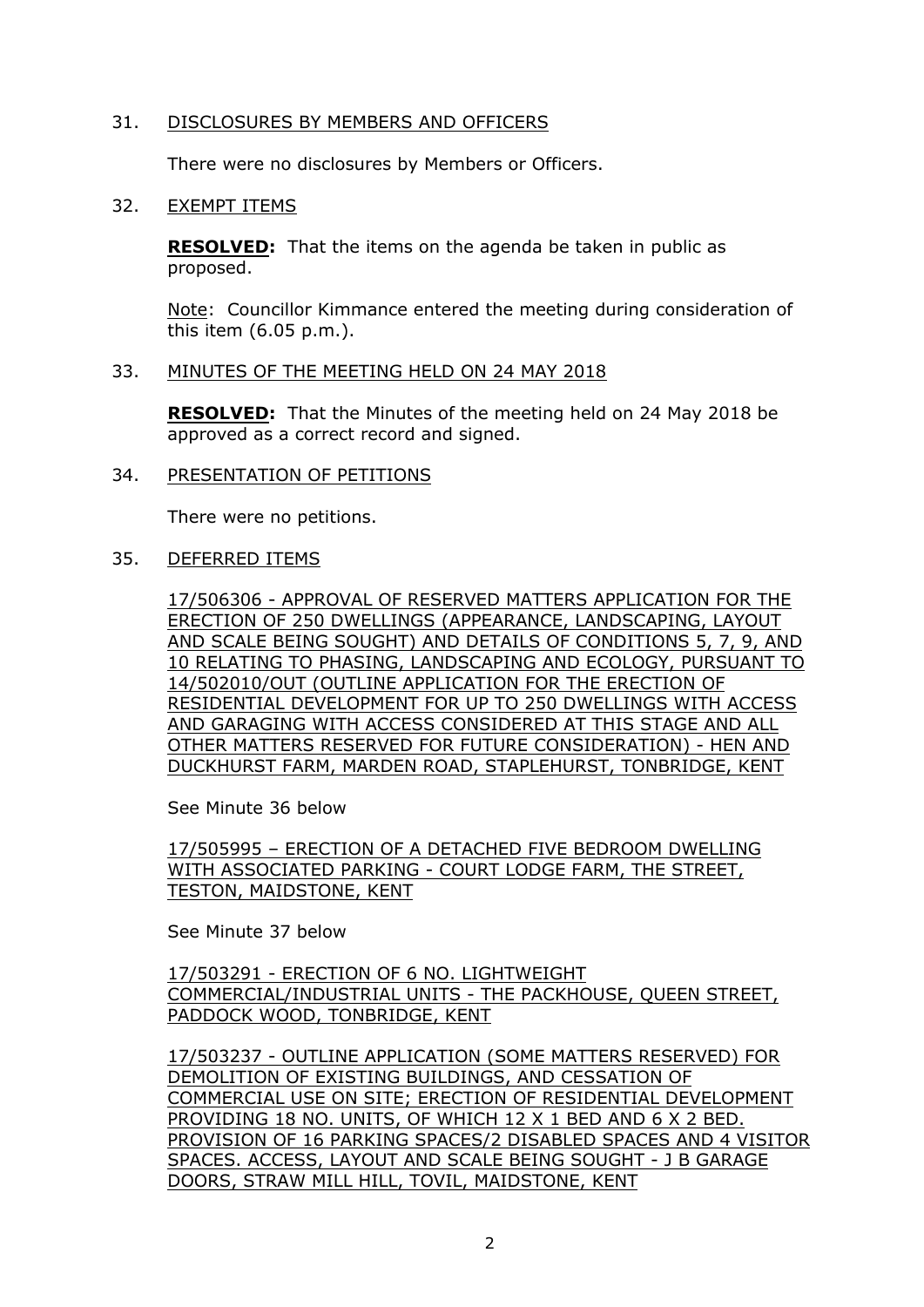17/504412 – DEMOLITION OF STORAGE BUILDINGS AND ERECTION OF 5 DETACHED DWELLINGS, 2 CAR PORTS FOR PLOTS 1 AND 5, AND 2 TWO BAY CAR PORTS FOR THE EXISTING HOUSE AND BARN CONVERSION APPROVED UNDER 14/505872/FULL - IDEN GRANGE, CRANBROOK ROAD, STAPLEHURST, TONBRIDGE, KENT

The Development Manager said that he had nothing further to report in respect of these applications at present.

36. 17/506306 - APPROVAL OF RESERVED MATTERS APPLICATION FOR THE ERECTION OF 250 DWELLINGS (APPEARANCE, LANDSCAPING, LAYOUT AND SCALE BEING SOUGHT) AND DETAILS OF CONDITIONS 5, 7, 9, AND 10 RELATING TO PHASING, LANDSCAPING AND ECOLOGY, PURSUANT TO 14/502010/OUT (OUTLINE APPLICATION FOR THE ERECTION OF RESIDENTIAL DEVELOPMENT FOR UP TO 250 DWELLINGS WITH ACCESS AND GARAGING WITH ACCESS CONSIDERED AT THIS STAGE AND ALL OTHER MATTERS RESERVED FOR FUTURE CONSIDERATION) - HEN AND DUCKHURST FARM, MARDEN ROAD, STAPLEHURST, TONBRIDGE, KENT

All Members stated that they had been lobbied.

The Committee considered the report and the urgent update report of the Head of Planning and Development.

The Principal Planning Officer advised the Committee that since the publication of the urgent update report on Tuesday 12 June 2018, three further neighbour representations had been received raising issues that had been raised already and fully considered in the report.

Ms Highwood, an objector, Councillor Sharp of Staplehurst Parish Council, and Mr Cooper, for the applicant, addressed the meeting.

**RESOLVED:** That the reserved matters details be approved subject to the conditions set out in the report and the additional condition set out in the urgent update report.

Voting: 8 – For 5 – Against 0 – Abstentions

## 37. 17/505995 - ERECTION OF A DETACHED FIVE BEDROOM DWELLING WITH ASSOCIATED PARKING - COURT LODGE FARM, THE STREET, TESTON, MAIDSTONE, KENT

All Members except Councillor Parfitt-Reid stated that they had been lobbied.

The Committee considered the report of the Head of Planning and Development.

Mr Gwynne, an objector, Councillor Coulling of Teston Parish Council, and Councillor Mrs Gooch (Visiting Member) addressed the meeting.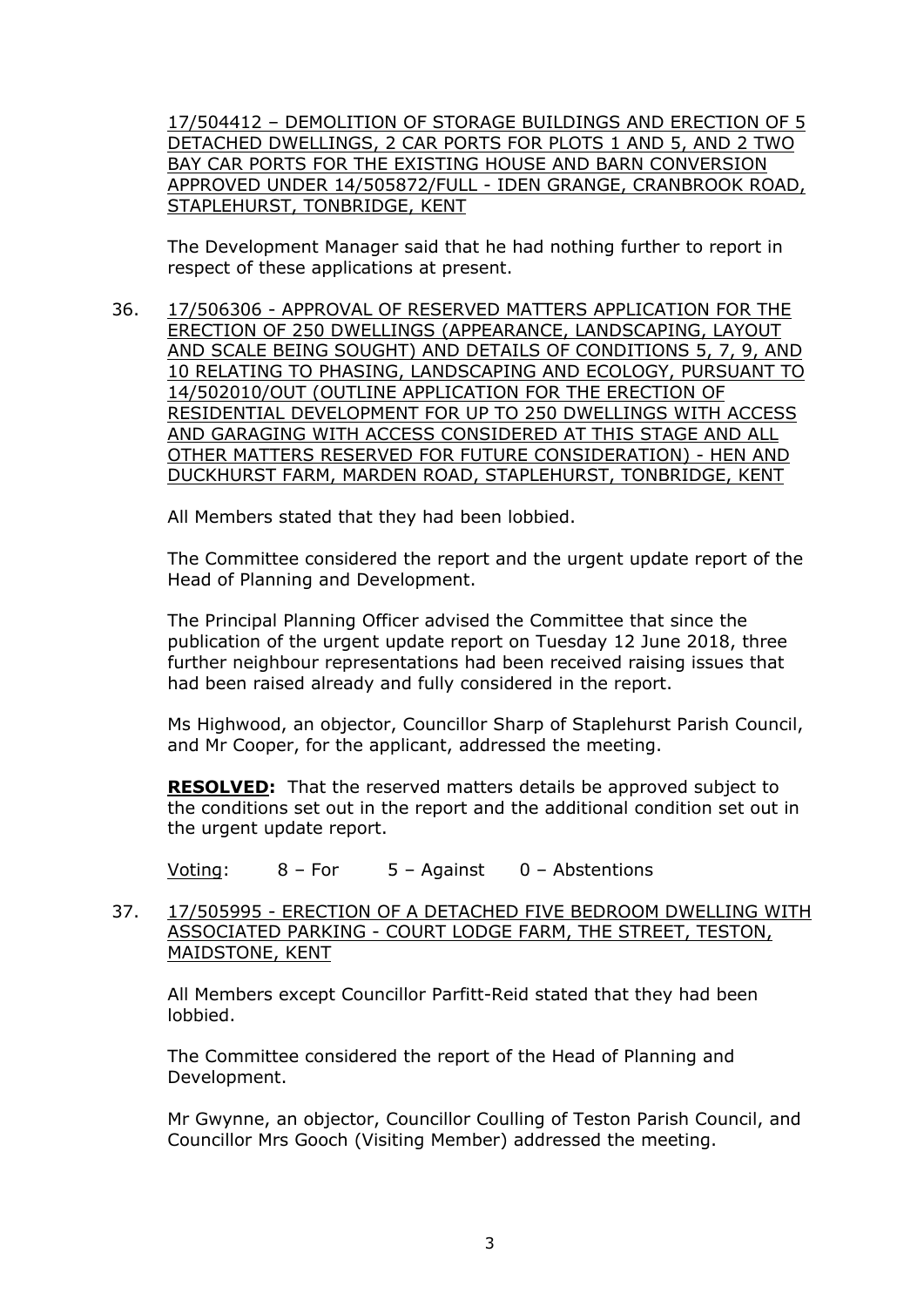Contrary to the recommendation of the Head of Planning and Development, the Committee agreed to refuse permission for the summarised reasons set out below and to give delegated powers to the Head of Planning and Development to finalise the exact wording:

- *1. The proposed development by virtue of its positioning, design, layout and loss of landscaping would appear as a cramped and harmful form of development which fails to conserve or enhance the character or appearance of the Teston Conservation Area and fails to conserve or enhance the setting of the Grade II\* listed St Peter's and St Paul's Church and the Grade II listed Court Lodge Farm, and as such the proposal is contrary to policies SP17, SP18, DM1, DM4 and DM30 of the Maidstone Borough Local Plan (2017) and any public benefits (if any arise) do not outweigh the identified harm.*
- *2. The S106 agreement which applies to this part of the land still serves a useful purpose in protecting the character and appearance of the Teston Conservation Area and should not be removed/varied.*

**RESOLVED:** That permission be refused for the following summarised reasons and that the Head of Planning and Development be given delegated powers to finalise the exact wording:

- 1. The proposed development by virtue of its positioning, design, layout and loss of landscaping would appear as a cramped and harmful form of development which fails to conserve or enhance the character or appearance of the Teston Conservation Area and fails to conserve or enhance the setting of the Grade II\* listed St Peter's and St Paul's Church and the Grade II listed Court Lodge Farm, and as such the proposal is contrary to policies SP17, SP18, DM1, DM4 and DM30 of the Maidstone Borough Local Plan (2017) and any public benefits (if any arise) do not outweigh the identified harm.
- 2. The S106 agreement which applies to this part of the land still serves a useful purpose in protecting the character and appearance of the Teston Conservation Area and should not be removed/varied.

Voting: 13 – For 0 – Against 0 – Abstentions

38. 18/501199 - ERECTION OF A NEW DWELLING WITH GARDEN AND PARKING - LAND ADJACENT TO THE BUNGALOW, ROSE LANE, LENHAM HEATH, MAIDSTONE, KENT

See Minute 29 above

## 39. CHAIRMAN'S ANNOUNCEMENTS

The Chairman advised the Committee that arrangements would be made for a meeting of the Chairman, Vice-Chairman and Political Group Spokespersons of the Planning Committee to be held in the near future, and if Members wished to include items on the agenda, they should raise them with their Spokesperson direct. It was suggested that Conservation